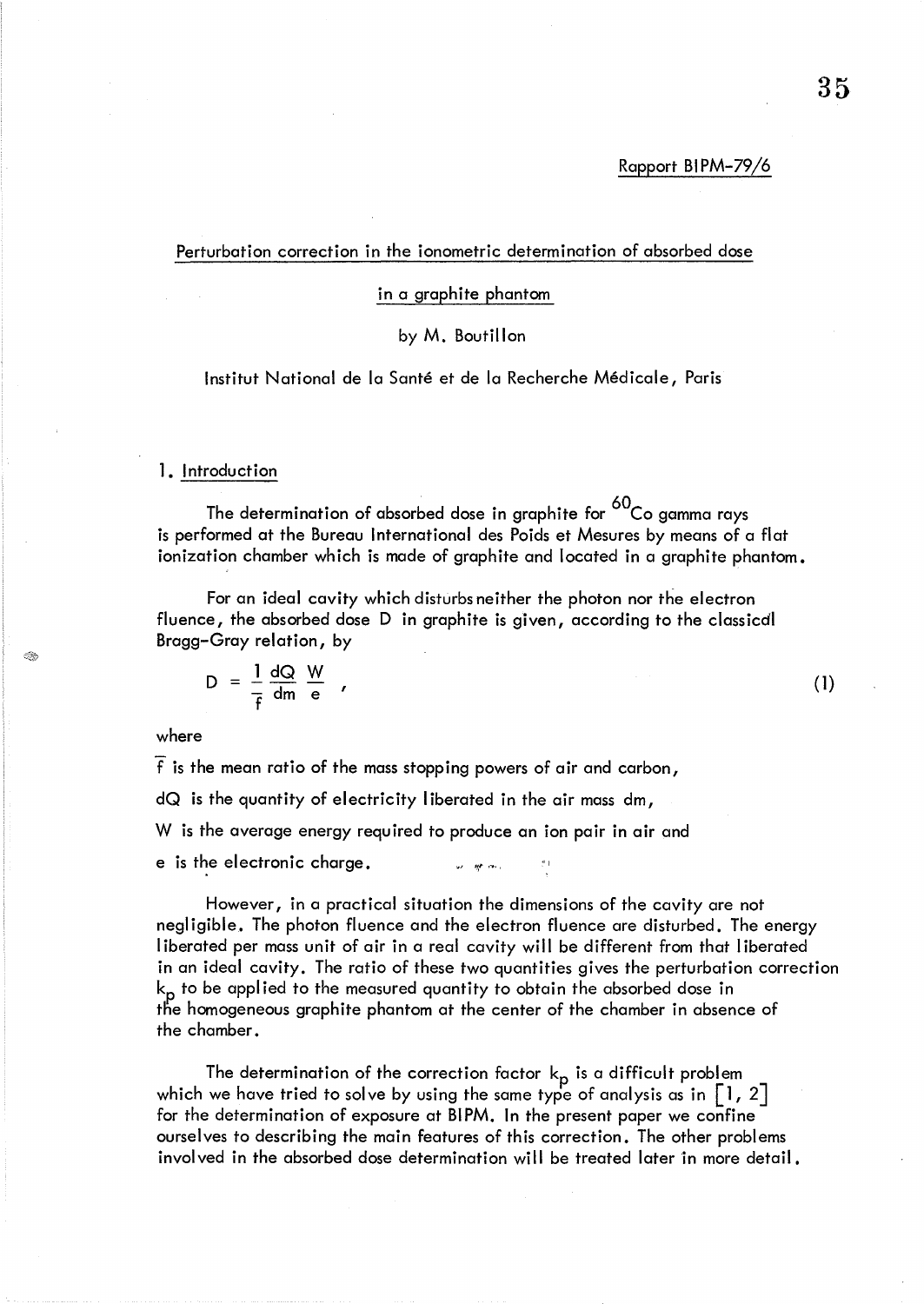#### 2. Spectrum of the radiation

The spectrum of the scattered radiation inside the BIPM graphite phantom has been calculated for different depths by a Monte-Carlo method. Figure I shows the ratio  $R = K_s/K_p$  of the kermas in graphite of the scattered and of the primary radiations as a function of depth in the phantom. The influence of a cavity on the scattered radiation has been investigated by means of a similar calculation. The cavity has a thickness  $u = 2$  mm and is placed in the phantom at the reference depth corresponding to 5 g cm<sup>-2</sup>.

In Fig. 2 the curves R<sub>1</sub> and R<sub>2</sub> are compared with  $\rho$ 'z (where  $\rho$  is the graphite density and z the distance from the source) in the vicinity of the reference position  $z_m$ , without and with cavity. It can be seen from the figure that for  $z < z_m$  the two curves are practically the same and that for  $z > z_m$ the presence of the cavity causes a shift of the curve which is very close to 2 mm. On the basis of these results we have assumed that for  $z < z_m - u/2$  the kermas in graphite of the scattered radiation,  $K_{s2}(z)$  with cavity, and  $K_{s1}(z)$  without cavity, are the same and that, for  $z > z_m + \frac{u}{2}$ ,  $K_{s2}(z)$  is equal to  $K_{s1}(z - \upsilon)$ .

In addition, we can reasonably deduce from the shape of the curve  $R_1$  that, for a small interval  $\Delta z$  which is sufficient to ensure electronic equilibrium, R<sub>1</sub> varies linearly with z. In the absence of a cavity this relation can be expressed by

$$
R(z) = R(z_m) \left[ 1 - \beta (z_m - z) \right]. \tag{2}
$$

#### 3. Spatial distribution of the radiation

The phantom is cylindrical and the  $^{60}$ Co source is placed on its axis, so that there is an axial symmetry of the whole system. Let us consider a slab of material  $dz$  (Fig. 3) which is traversed by photons giving birth to electrons in the slab. If the source is far enough, we can say that the photon fluence is uniform in this layer (at least in the region where the electrons produced have a chance to reach the cavity).

The angular distribution (with axial symmetry) of these photons was calculated by a Monte-Carlo method. Table 1 gives the results for the reference depth  $(5 g cm<sup>-2</sup>)$ . Although the figures are not precise, the error introduced in the result is negligible.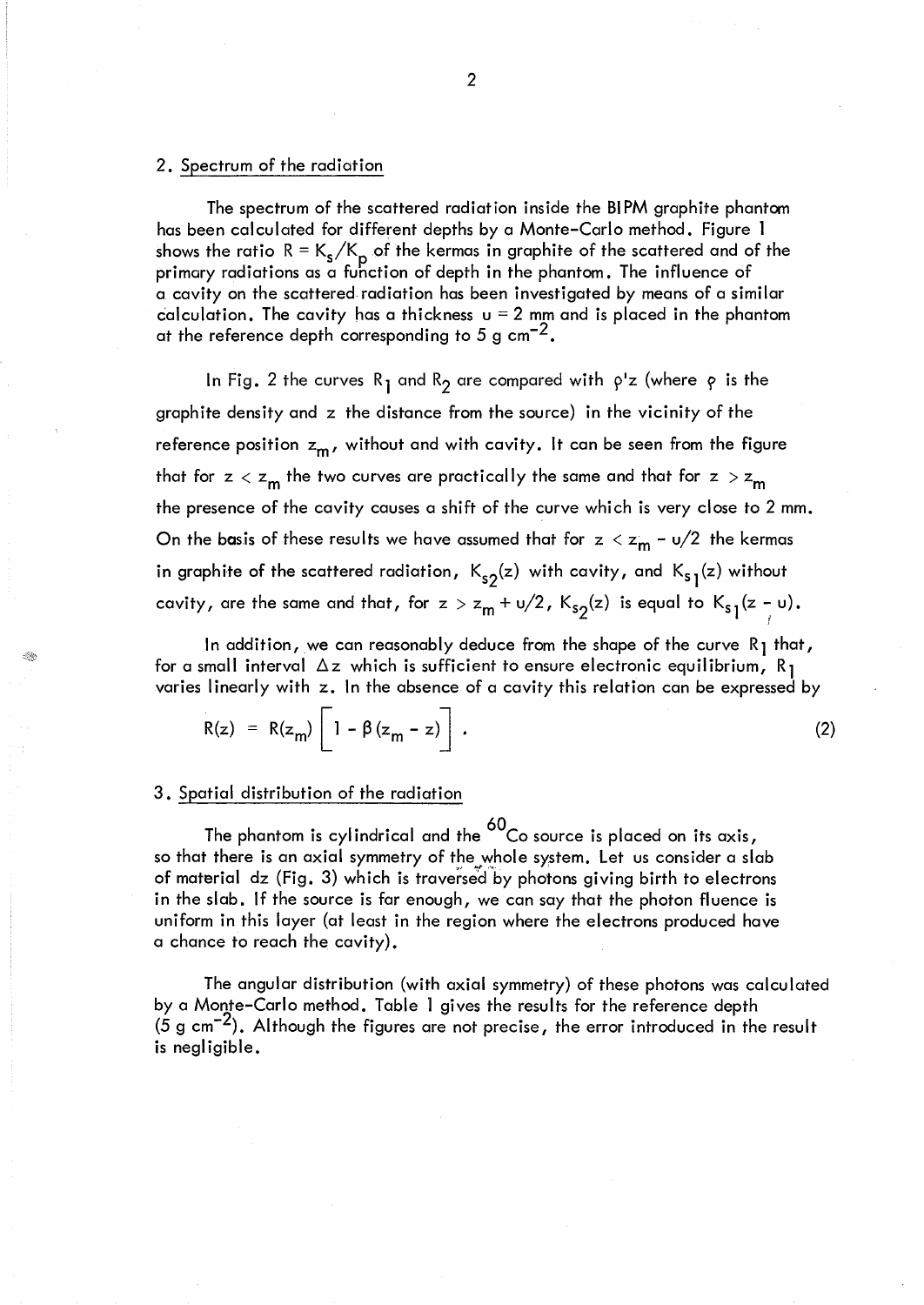

Figure 1 – Ratio R of kermas of scattered and unscattered photons in a homogeneous graphite phantom for the reference conditions of international absorbed dose comparisons.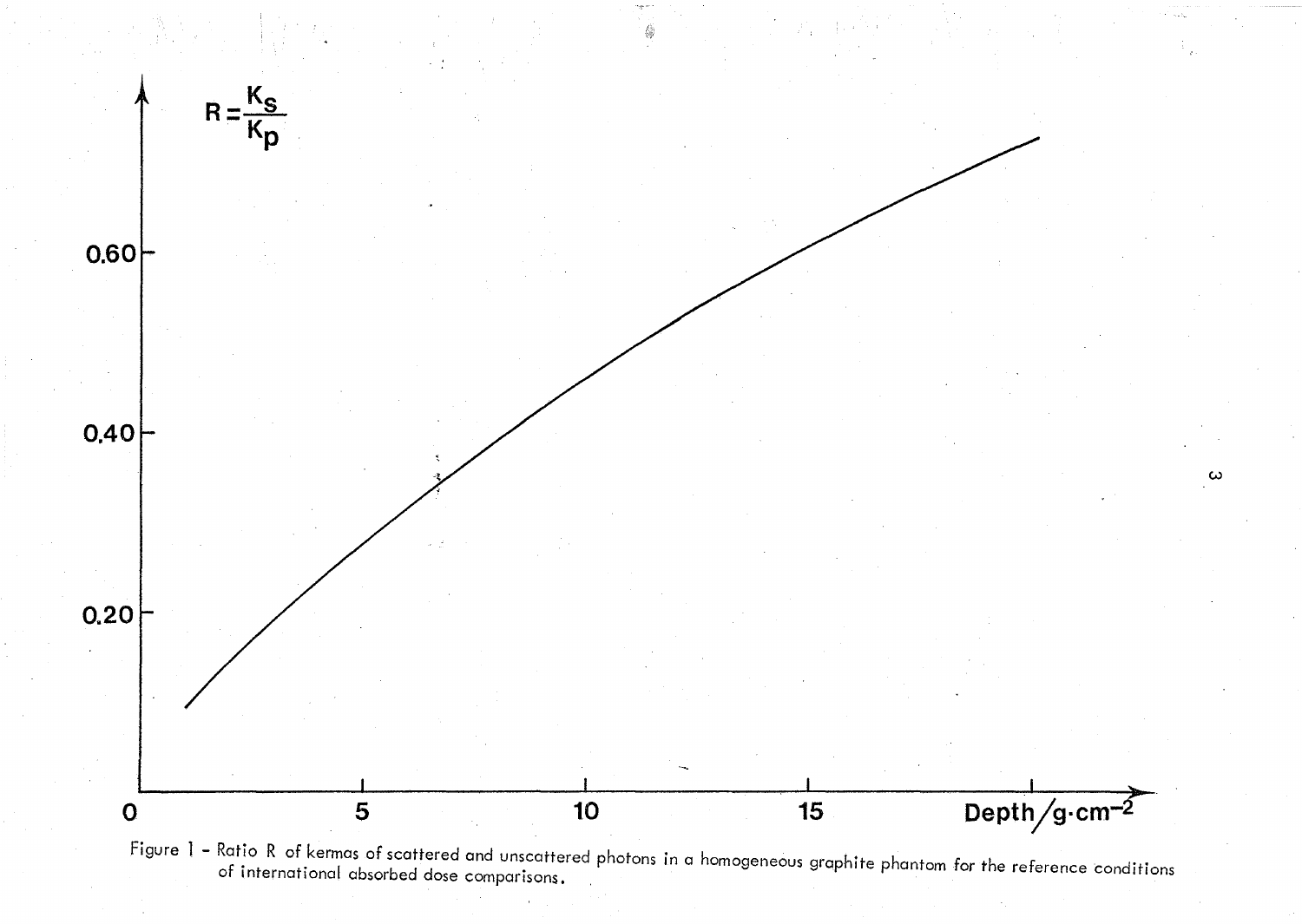

Figure - Variation of R in the vicinity of the reference depth, with and without cavity.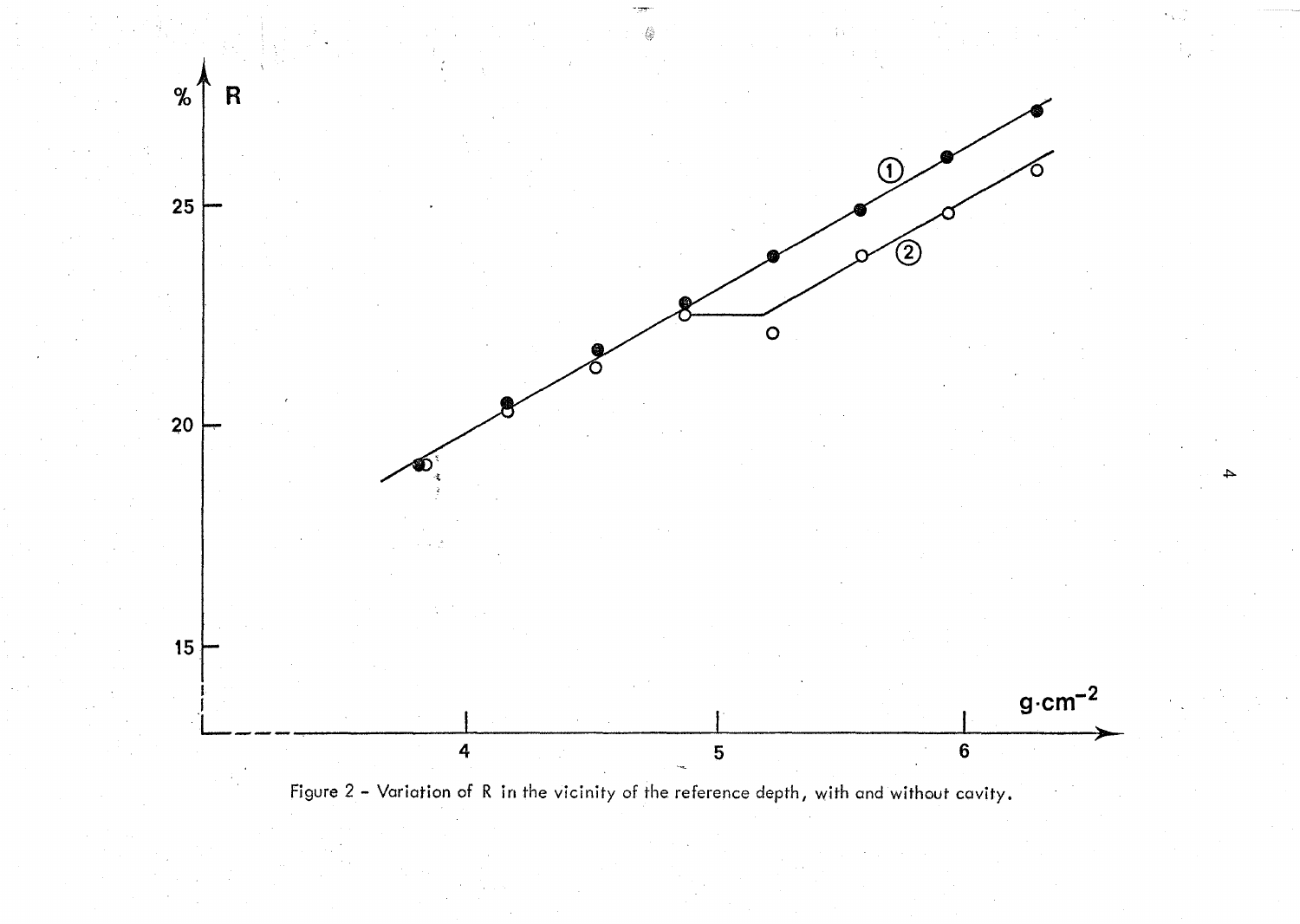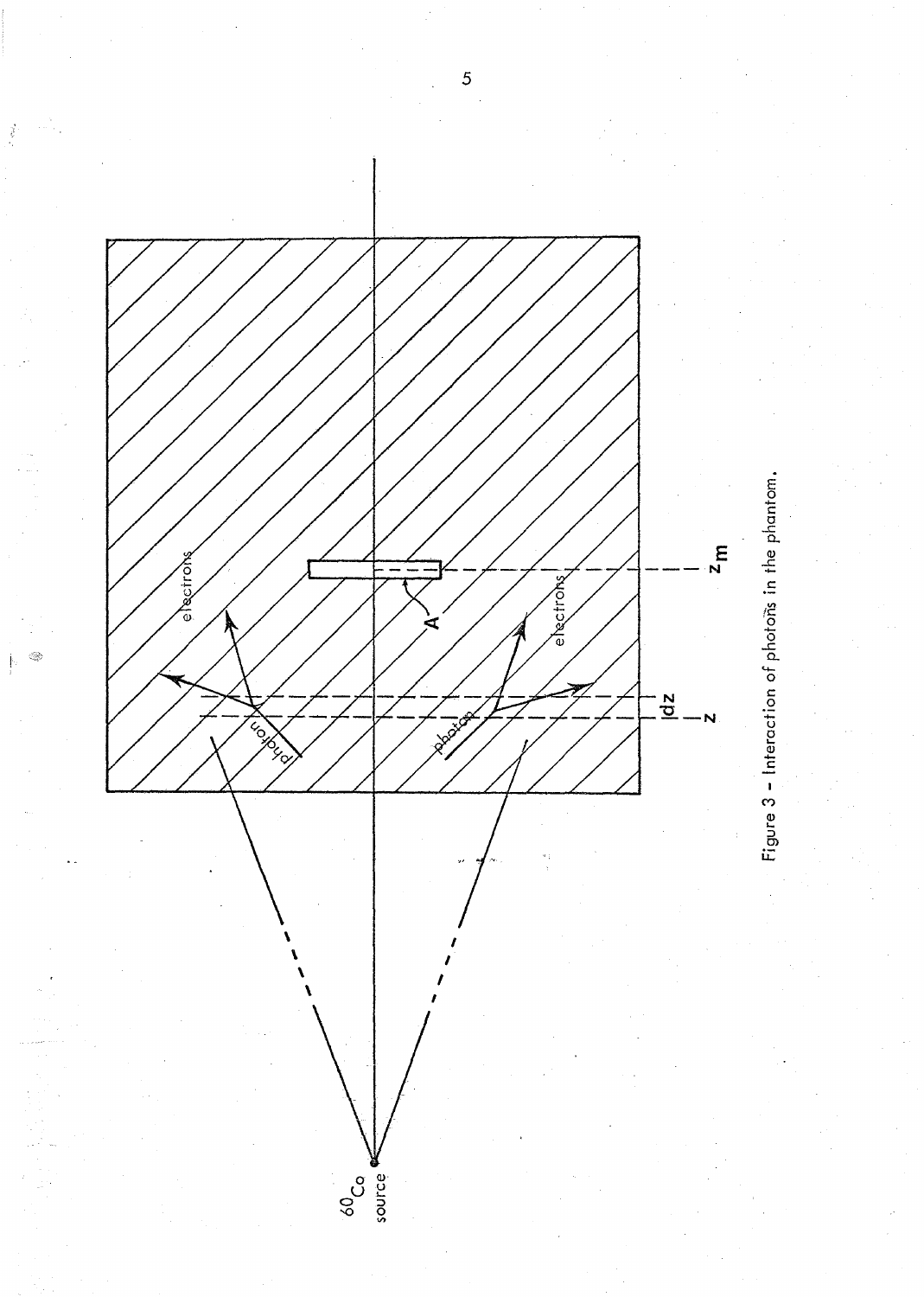# Table 1

Angular photon distribution at the depth  $5\ \mathrm{g\ cm}^{-2}$ 

| angle<br>energy<br>(MeV) | $0 - 30$     | $30 - 60$   | 60-90         | $90 - 120$         | $120 - 150$  | 150-180           |
|--------------------------|--------------|-------------|---------------|--------------------|--------------|-------------------|
| $0 - 0.1$                | 0.06         | 0.16        | 0.12          | 0.17               | 0.33         | 0.16              |
| $0.1 - 0.2$              | 0.07         | 0.20        | 0.12          | 0.16               | 0.30         | 0.15              |
| $0.2 - 0.3$              | 0.02         | 0.05        | 0.05          | 0.18               | 0.44         | 0.26              |
| $0.3 - 0.4$              | 0.06         | 0.12        | 0,31          | 0.42               | 0.08         | 0.01              |
| $0.4 - 0.5$              | 0.03         | 0.12        | 0.82          | 0.03               | $\mathbf 0$  | 0                 |
| $0.5 - 0.6$              | 0.03         | 0.51        | 0.46          | $\mathbf 0$        | 0            | ł<br>$\mathbf 0$  |
|                          | 0.025        | 0.91        |               | 0                  | $\mathbf{0}$ |                   |
| $0.6 - 0.7$<br>$0,7-0,8$ | 0.01         | 0.98        | 0.065<br>0.01 | 0                  | 0            | $\mathbf{0}$<br>0 |
|                          |              |             |               |                    |              |                   |
| $0.8 - 0.9$              | 0.03         | 0.97        | $\mathbf 0$   | 0                  | 0            | 0                 |
| $0.9 - 1.0$              | 0.62         | 0.38        | $\mathbf 0$   | 0                  | 0            | 0                 |
| $1.0 - 1.1$              | 0.996        | 0.004       | out in<br>0   | $\frac{9}{3}$<br>0 | 0            | 0                 |
| $1.1 - 1.2$              | $\mathbf{1}$ | $\mathbf 0$ | 0             | $\mathbf 0$        | 0            | 0                 |
|                          |              |             |               |                    |              |                   |
| $1.2 - 1.25$             | 1            | Ó           | $\mathbf 0$   | $\mathbf{0}$       | 0            | $\mathbf 0$       |

Percentage of photons for a given solid angle and energy interval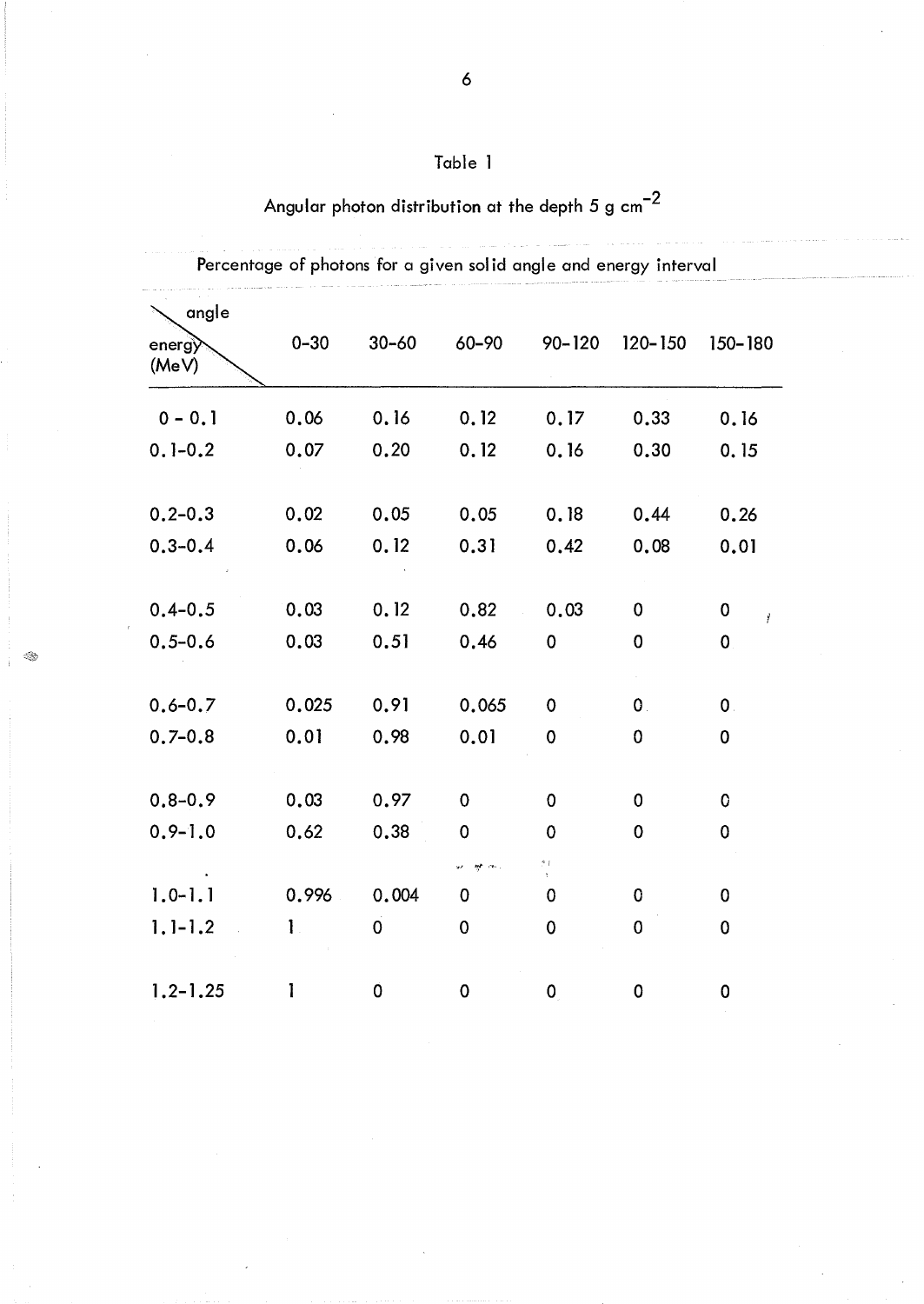#### 4. Production and dissipation of the electrons

The slab of material dz traversed by the photons can be considered as a source of electrons which are produced by the photons in this slab. The electron fluence is uniform in the slab and its angular distribution can be deduced from the photon fluence by the Compton law. When photons of energy h *v* produce an electron of energy T per unit area in the plane z, the moment method allows to calculate of energy 1 per unit area in the protice 2, the means of energy released between two planes at the abscissae  $z_m$  and  $z_m + dz_m$ .<br> $z_m - z$ 

 $z_m - z$  m m m  $z_m - z$ This energy is given by  $\frac{1}{r}$  (1 - G') g(T, h  $\frac{m}{r}$ ,  $\frac{m}{r}$ ) dz<sub>m</sub>, where g'(T, h  $\frac{m}{r}$ ,  $\frac{m}{r}$ ) is the energy dissipation function and G' is the correction for bremsstrahlung.

The dissipation functions for the angular distribution determined above were calculated by the moment method  $\lceil 3 \rceil$ .

## 5. Energy released in the cavity

The energy released in the cavity  $dz_m$  by electrons with energy between  $T$ and T + dT, which are produced in the slab dz by photons with energy between hy and hy + dhy, is given by the relation

$$
\frac{d^3 E}{d\Gamma \, dh\nu \, dz} = A \cdot \oint(h\nu , z) \cdot \frac{T}{r!} \frac{d\sigma^1}{dT} \cdot (1 - G') \cdot g'(T, h\nu , x) \, dz \frac{\rho}{r} \frac{\rho}{r} , \qquad (3)
$$

where

A is the cavity section,

 $\oint$  (hv, z) is the photon fluence,  $\frac{d\sigma^1}{d\overline{I}}$  is the Compton cross section and  $\frac{q}{r}$   $\overline{f}$  is the Bragg–Gray term.  $\mathcal{G}$  is the contract of  $\mathcal{G}$  is the contract of  $\mathcal{G}$ 

"The fluence term can be divided into two parts by writing

$$
\Phi(\mathsf{h}\,\mathsf{v}\,,\mathsf{z})\;=\;\Phi_{\mathsf{p}}(\mathsf{h}\,\mathsf{v}_{\mathsf{o}},\mathsf{z})+\Phi_{\mathsf{s}}(\mathsf{h}\,\mathsf{v}\,,\mathsf{z})\,,\tag{4}
$$

where the first term describes the primary radiation and the second the scattered radiation. If we integrate equation (3) over T and  $h\nu$ , we obtain

$$
\frac{dE}{dz} = \left\{\left[\Phi_p(h\nu, z)\int\frac{1}{\rho^i} T \frac{d\sigma^i}{d\Gamma} \right] \frac{1}{r^i} \overline{g}'(x) + \left[\int\limits_{h\nu} \Phi_s(h\nu, z)\int\limits_{\Gamma} \frac{1}{\rho^i} T \frac{d\sigma^i}{d\Gamma} \right] \frac{1}{\overline{r}^i} \overline{g}'(x)\right\} \cdot \frac{dE}{d\Gamma}
$$

where the terms with bars are the mean values averaged over the corresponding spectra.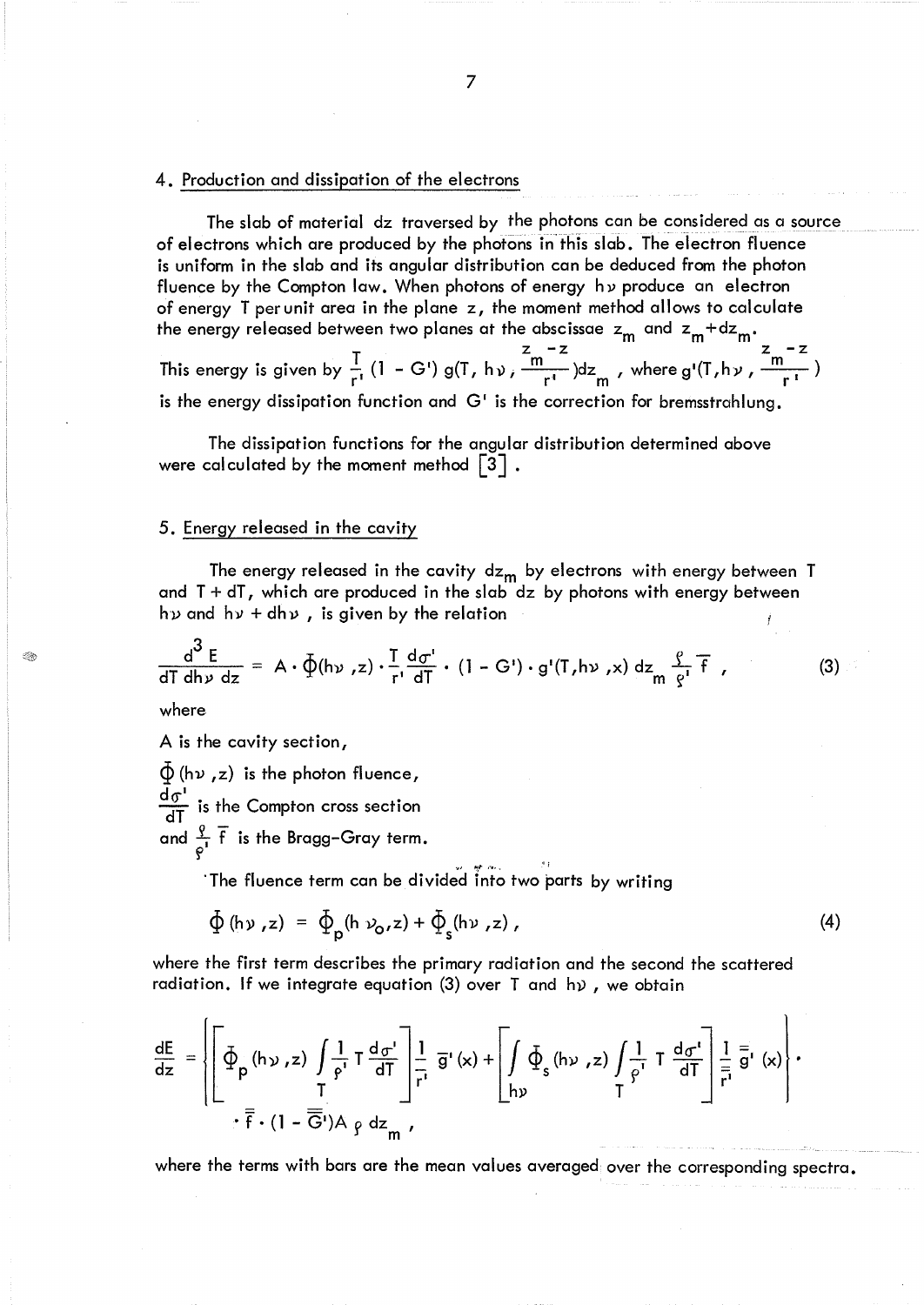Since the two expressions within the brackets are equal to the kerma  $K_{p}(z)$  in graphite of the primary photons and to the kerma  $K_{s}(z)$  in graphite of the scattered photons, respectively, equation (5) may be written as

$$
\frac{dE}{dz} = A \rho dz_m \overline{\overline{f}} (1 - \overline{\overline{G}}^t) \left\{ K_p(z) \cdot \frac{1}{r^1} \overline{g}^t(x) + K_{\overline{S}}(z) \frac{1}{\overline{r}^t} \overline{\overline{g}}^t(x) \right\}.
$$
 (6)

We have then to integrate equation (6) over z (z varies between  $(-\infty, +\infty)$  for a very thin cavity and between  $(-\infty, -\upsilon)$  and  $(\upsilon, +\infty)$  for a cavity of thickness 2u).

6. Determination of the perturbation correction k<sub>p</sub>

Q,

 $K_{\bf p}$ (z) is related to the kerma in graphite  $K_{\bf p}({\bf z_m})$  in the plane  ${\bf z_m}$  for a very thin cavity by the relation

$$
K_p(z) = K_p(z_m) \cdot \exp\left[\mu'(z_m - z)\right] \cdot z^2/z_m^2,
$$

where  $\mu'$  is the linear attenuation coefficient of the primary beam in graphite and K  $_{\rm s}^{\rm (z)}$  is related to K  $_{\rm p}^{\rm (z)}$  by the relations given in section 2.

We omit the details of the calculation which is tedious and restrict ourselves to indicating the results. For a very thin cavity we obtain

$$
\frac{E_o}{m_o} = K_p(z_m) \cdot \overline{f} \cdot (1 - \overline{G}) \left\{ \underbrace{\left[ 1 + (\mu' + \frac{2}{z_m}) \overline{r'} \overline{x'} \right] + R(z_m) \left[ 1 + (\mu' + \frac{2}{z_m} - \beta) \overline{r'} \overline{x'} \right]}_{B_o} \right\}, \quad (7)
$$

where  $m_0$  is the mass of the gas, and  $\overline{x}^1$  and  $\overline{x}^1$  are the first moments of the mean dissipation function  $\overline{g'}(x)$  and  $\overline{\overline{g'}}(x)$  for electrons produced by primary and scattered photons, respectively.

For a cavity of thickness 2u, with a collecting electrode of th ickness v located in the middle, we obtain

$$
\frac{E}{m} = K_p(z_m) \overline{f} \cdot (1 - \overline{G}) \cdot e^{\mu'U} \cdot
$$
\n
$$
\cdot \left\{ \left[ 1 + (\mu' + \frac{2}{z_m}) \overline{r'} \overline{x'} + \frac{U}{z_m} (F(o) + F(v/r') \right] + R(z_m) \left[ 1 + (\mu' + \frac{2}{z_m} - \beta) \overline{r'} \overline{x'} - \beta U + \frac{2U}{z_m} \right] \right\}, \quad (8)
$$
\n
$$
\frac{1}{B}
$$
\nwhere  $F(x) = \int_{x}^{1} \overline{g}(x) dx - \int_{1}^{x} \overline{g}(x) dx$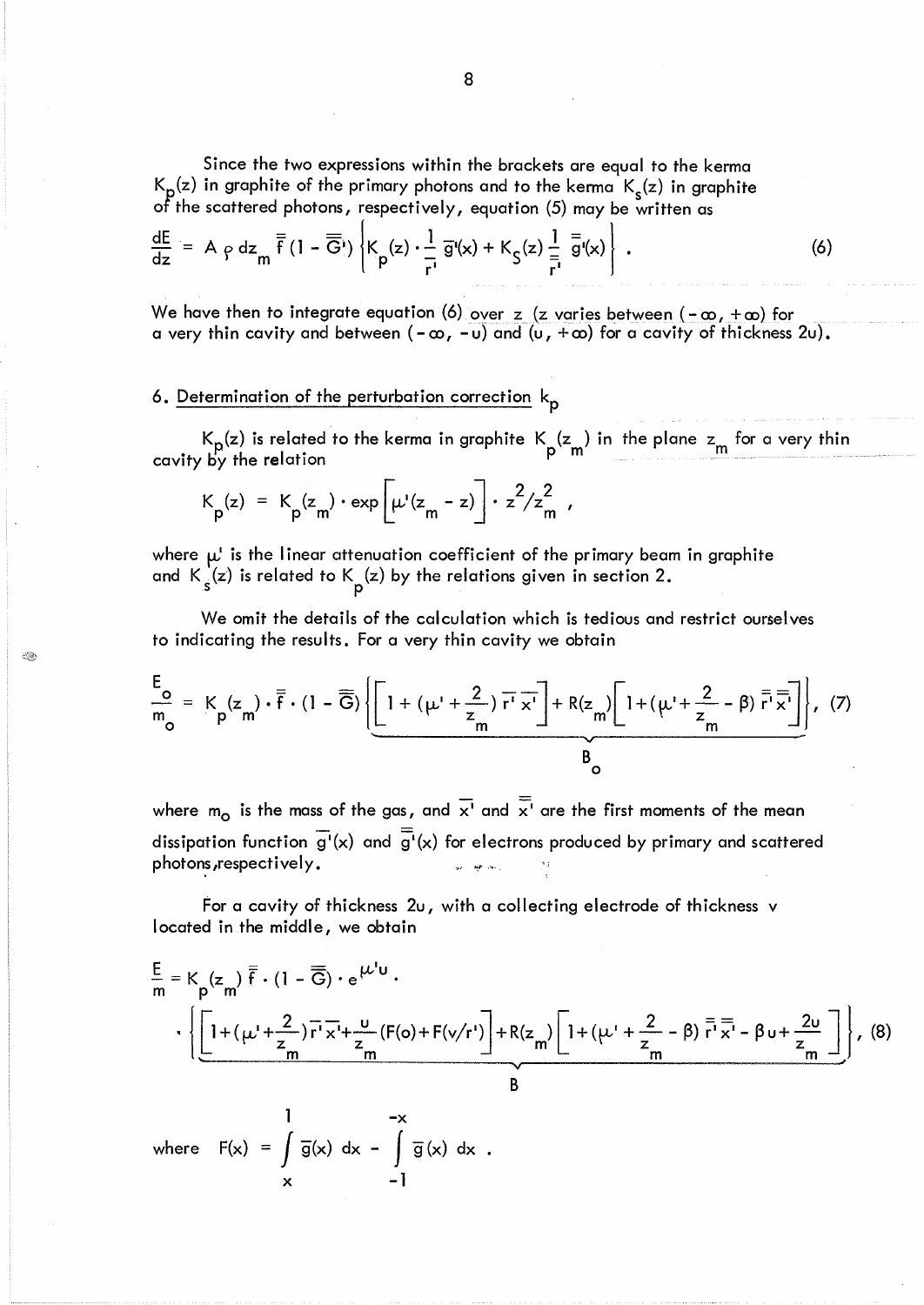The correction factor  $\mathsf k\mathsf - \mathsf p$  to be applied is

I.

$$
k_p = \frac{E_o/m_o}{E/m} = e^{-\mu^2 u} \frac{B_o}{B} \tag{9}
$$

Table 2 gives the values of the parameters entering in the determination of  $\mathsf{k}_{\cdot}$ and their uncertainties for the reference depth 5 g cm $^{-2}$ . The calculation was  $^{\mathrm{p}}$ made taking into account the successive slabs of material in front and behind the cavity. However, in the case of a thick cavity, a part  $\lambda$  of the energy lost is due to the electrons produced in the lateral wall. For these electrons we assume that no correction has to be made. Then the total correction to be applied is

$$
k'_{p} = \frac{E_{o}/m_{o}}{\lambda E_{o}/m_{o} + (1 - \lambda) E/m} = \frac{B_{o}}{\lambda B_{o} + (1 - \lambda) e^{\mu' u} B}.
$$
 (10)

4.5

The value of  $\lambda$  for the BIPM ionization chamber is assumed to be 0.165; the corresponding uncertainty in  $k_{\perp}$  is about 0.1  $\%$ . The variation of  $k_{\perp}$  with depth is given in Figure 4.  $\qquad \qquad \qquad$  P  $\qquad \qquad$  P

The BIPM ionization chamber was compared with calorimeters of other national laboratories (NBS, LMRI, PTB and RIV) using the values of k<u>'</u> determined above. The good agreement suggest that  $k_{\mathsf{p}}^{\mathsf{r}}$  is fairly well determined, justifying thereby the approximations made in the calculation.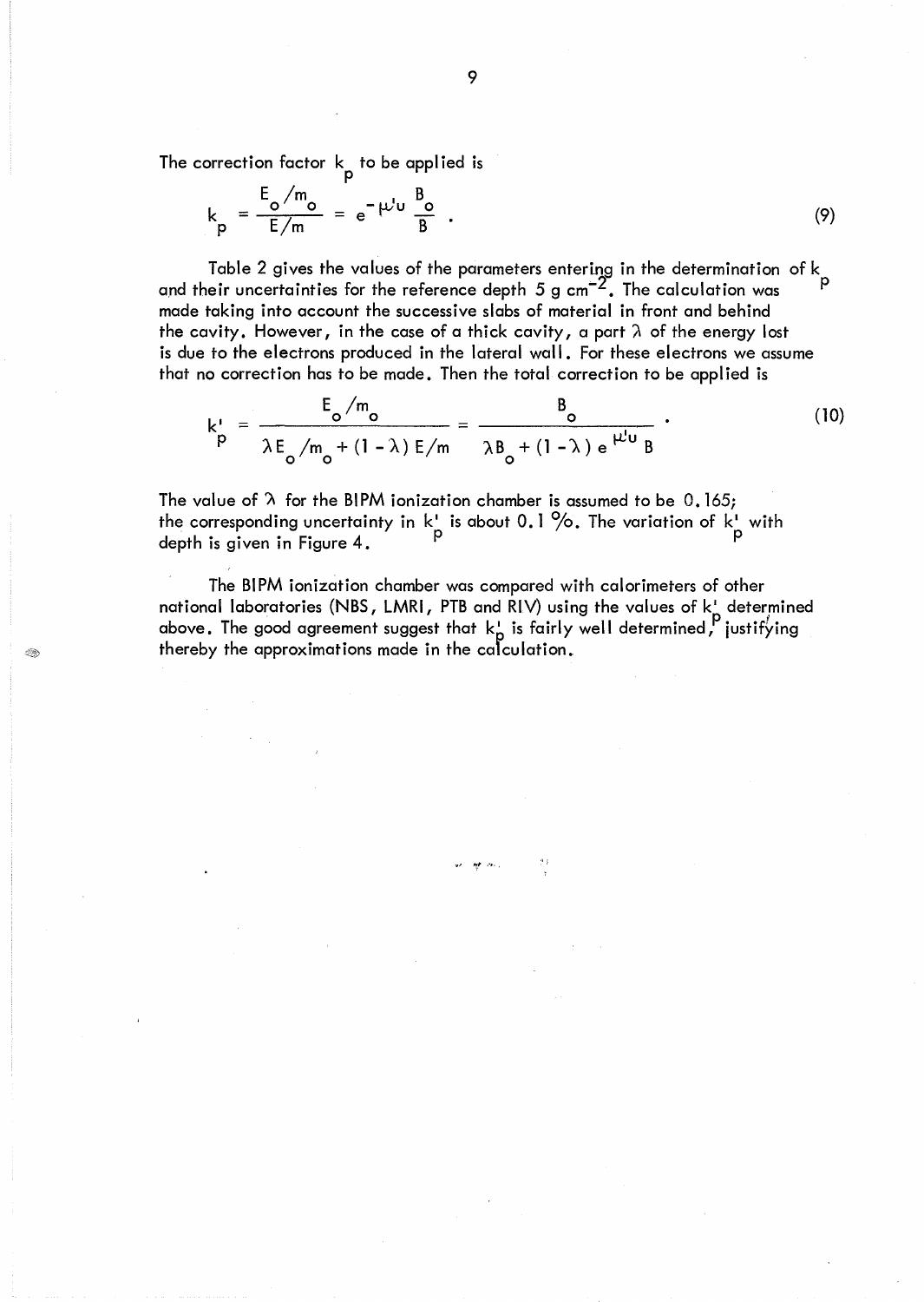|                                            | $u = 2$ mm<br>$z_m = 1$ m<br>$e^{-\mu t}$ | $v = 1$ mm  | 1 + ( $\mu$ <sup>'</sup> + $\frac{2}{z}$ ) $\overline{r}$ <sup>'</sup> $\overline{x}$ <sup>'</sup> + R(z <sub>m</sub> ) 1 + ( $\mu$ <sup>'</sup> + $\frac{2}{z}$ - $\beta$ ) $\overline{r}$ <sup>'</sup> $\overline{x}$ <sup>'</sup>                      |          |                |        |
|--------------------------------------------|-------------------------------------------|-------------|-----------------------------------------------------------------------------------------------------------------------------------------------------------------------------------------------------------------------------------------------------------|----------|----------------|--------|
| $k$ <sub>p</sub>                           |                                           |             | 1 + ( $\mu$ <sup>'</sup> + $\frac{2}{z_m}$ ) $\overline{r}$ ' $\overline{x}$ ' + $\frac{u}{z_m}$ [F(o) + F( $\frac{v}{r}$ )] + R( $z_m$ ) [1 + ( $\mu$ ' + $\frac{2}{z_m}$ - $\beta$ ) $\overline{r}$ ' $\overline{x}$ ' - $\beta$ u + $\frac{2u}{z_m}$ ] |          |                |        |
| values                                     | 0.9783                                    | $0.80\%$    | 0.24%                                                                                                                                                                                                                                                     | 0.27     | $-0.36 \%$     | 5.37 % |
| uncertainty of<br>these values             | $0.03\%$                                  | $0.1\%$     | $0.05\%$                                                                                                                                                                                                                                                  | $0.5\%$  | $0.2\%$        | 0.5%   |
| resulting<br>uncertainty of k <sub>p</sub> | $0.03\%$                                  | $< 10^{-5}$ | 0.04%                                                                                                                                                                                                                                                     | $0.02\%$ | $<$ 10 $^{-5}$ | 0.11%  |

Total uncertainty of  $k_p$  (quadratic sum) = 0.12 %

 $\overline{\circ}$ 

# Table 2

Values of the parameters entering in the determination of  $\,$  for the reference depth 5 g cm $^{-2}$ 

儰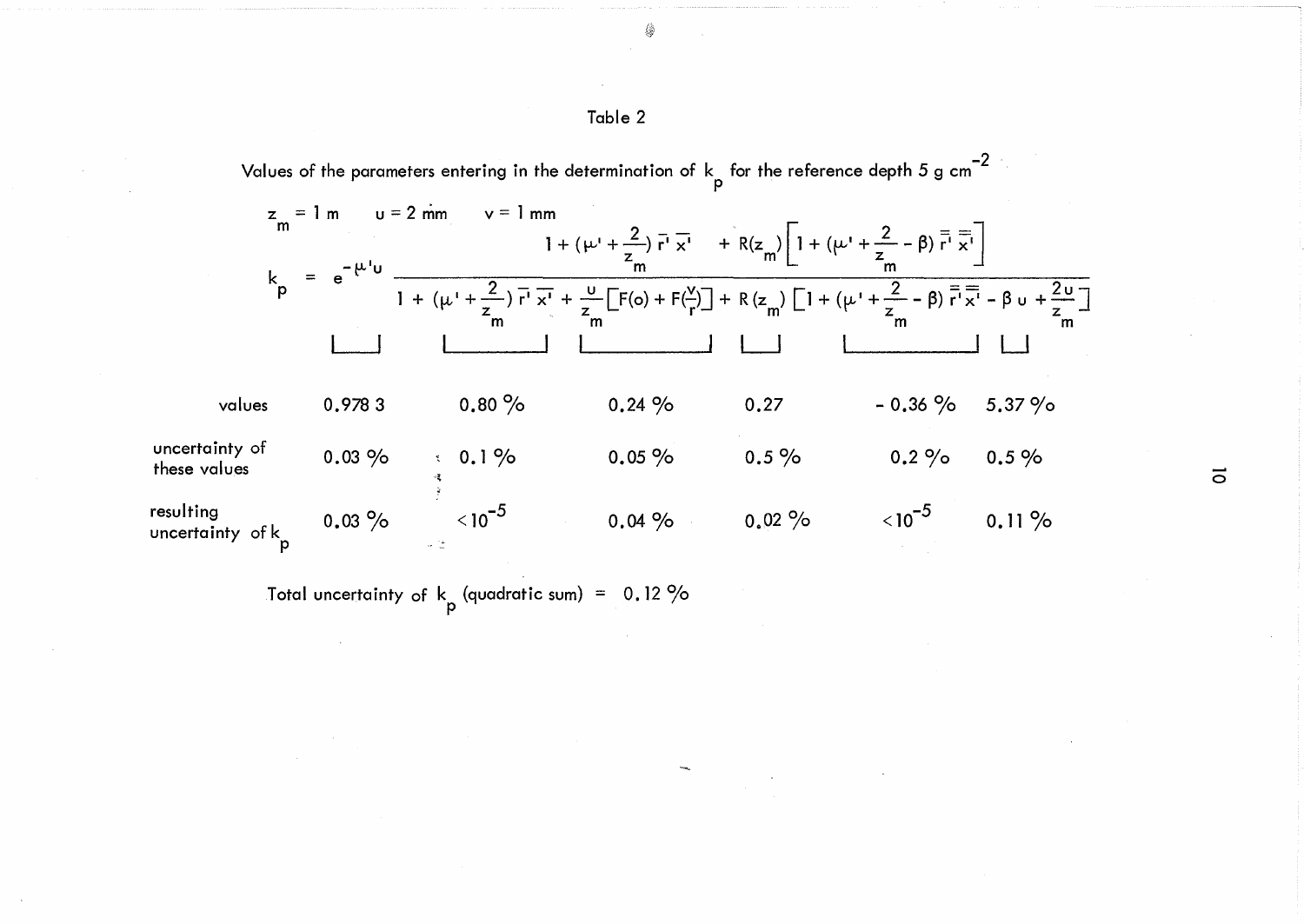